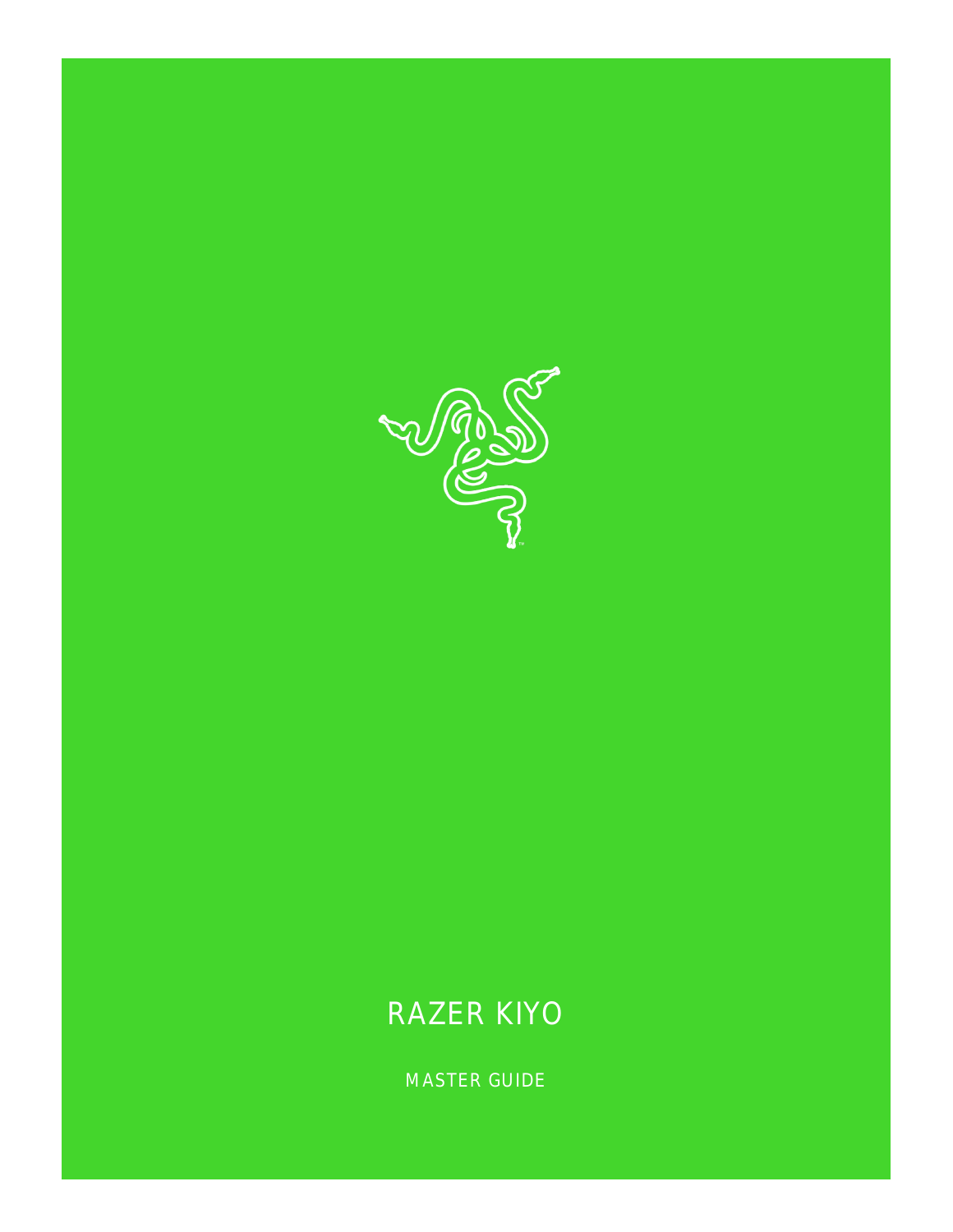Designed and tested by top streamers, the **Razer Kiyo** is a desktop streaming camera with a powerful, multi-step ring light that you can dim or brighten on command, and the ability to stream at 60 fps for full gaming fidelity. It's the perfect camera for professional streaming.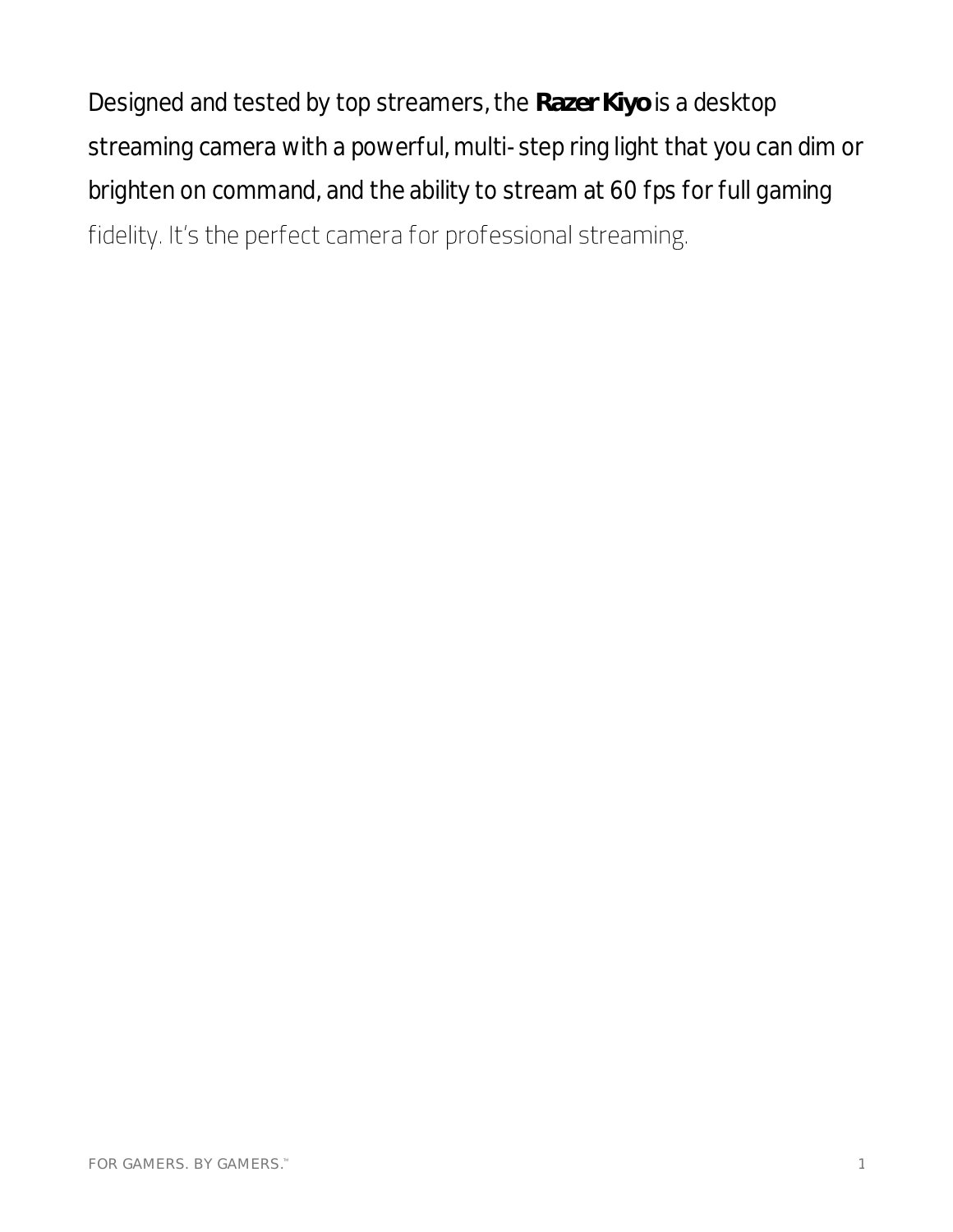### CONTENTS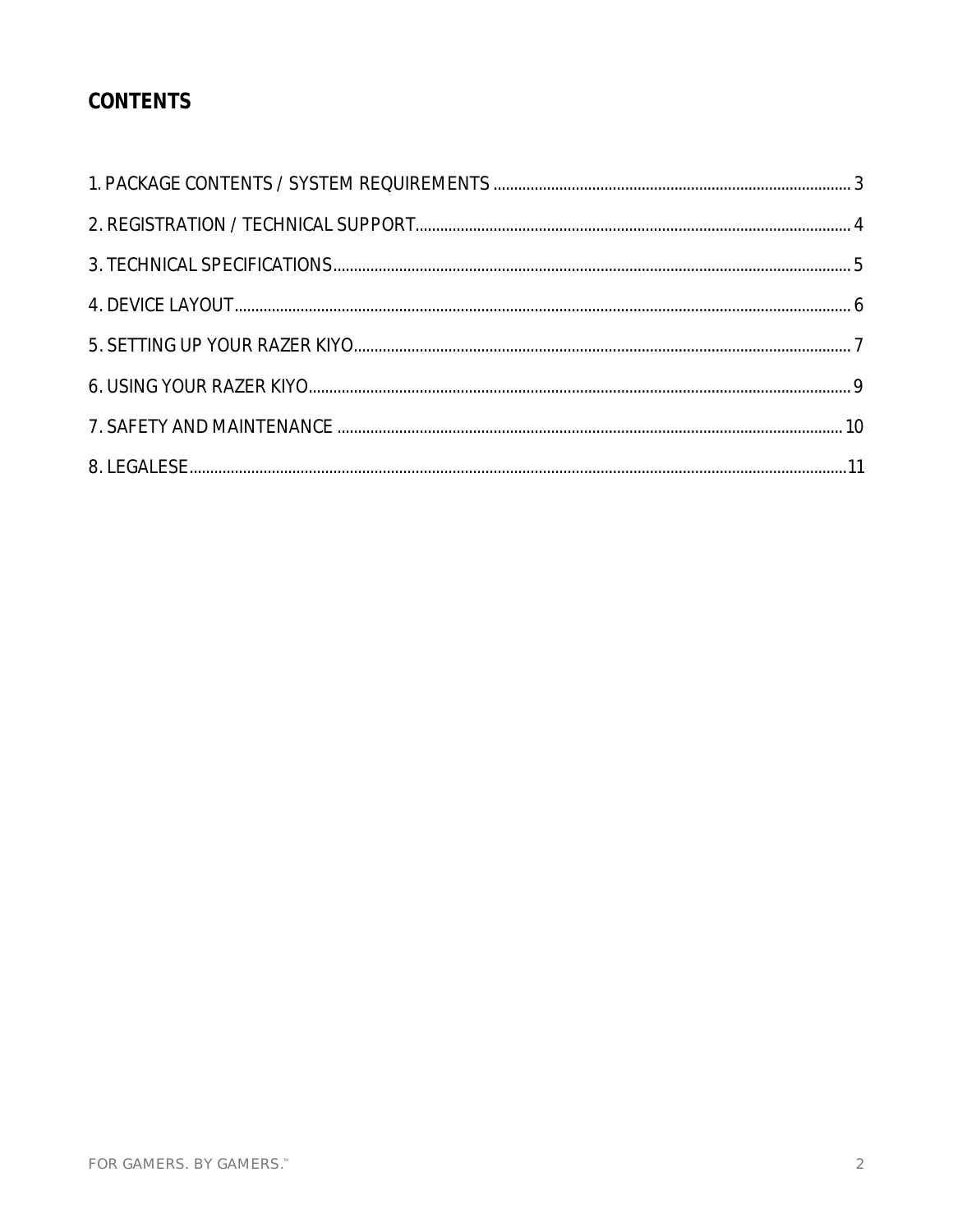# <span id="page-3-0"></span>1. PACKAGE CONTENTS / SYSTEM REQUIREMENTS

### **PACKAGE CONTENTS**

- Razer Kiyo broadcasting camera
- **·** Important Product Information Guide

#### **SYSTEM REQUIREMENTS**

- PC with a free USB port
- $\blacksquare$  Windows<sup>®</sup> 7 (or higher)
- Internet connection
- 500 MB of free hard disk space<sup>1</sup>
- Third party software: Open Broadcaster Software [obsproject.com] or XSplit<sup>2</sup> [xsplit.com]

*<sup>1</sup>Increased system requirements and additional software may be required for certain applications.*

*2 Software license fee may apply.*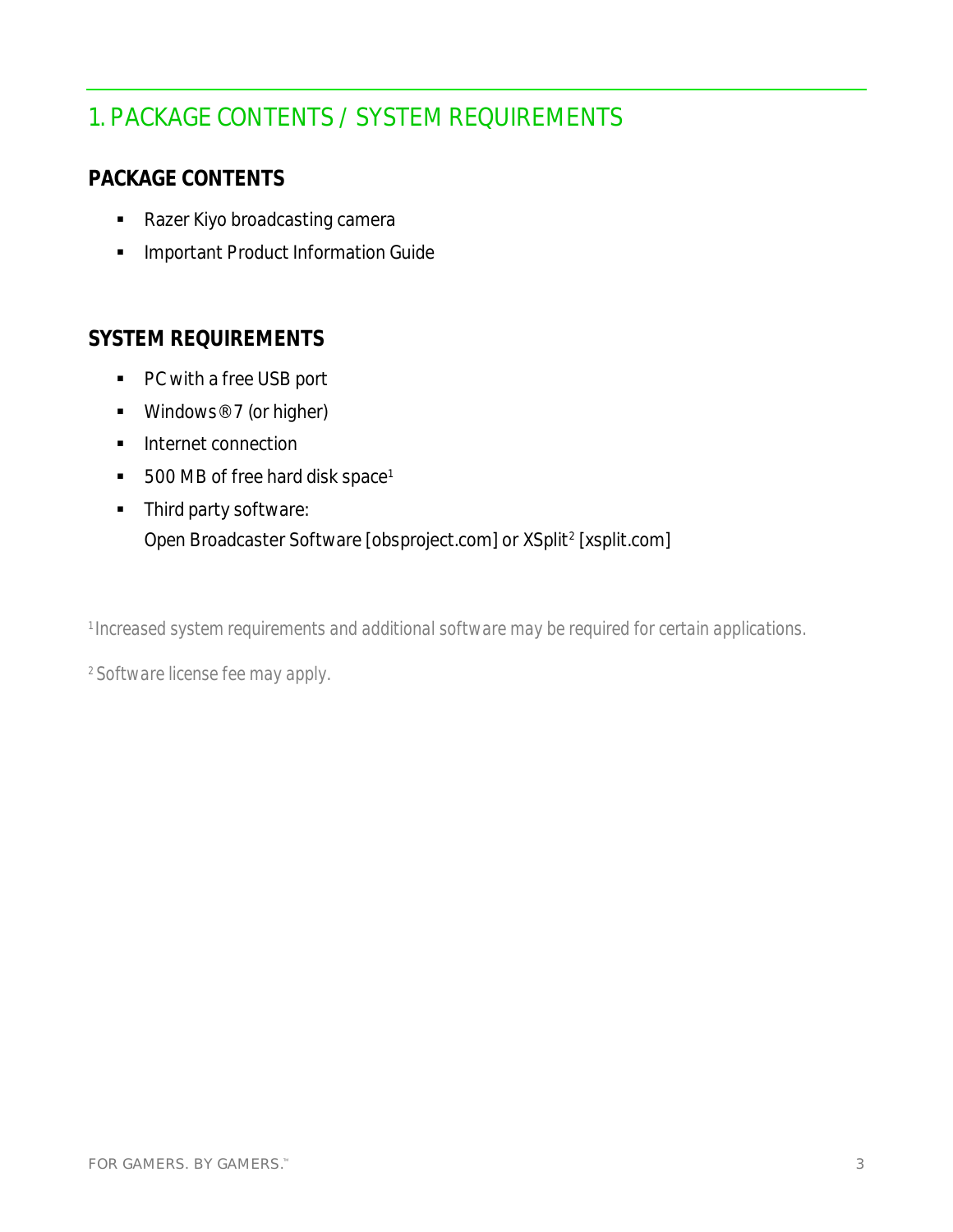# <span id="page-4-0"></span>2. REGISTRATION / TECHNICAL SUPPORT

#### **REGISTRATION**

Register your product online at razer-id.razerzone.com/warranty using your Razer ID to get realtime information on your product's warranty status.

If you haven't registered for a Razer ID yet, register now at razerzone.com/razer-id to get a wide range of Razer benefits.



#### **TECHNICAL SUPPORT**

#### What you'll get:

- **•** 1 year limited manufacturer's warranty.
- Free online technical support at support.razerzone.com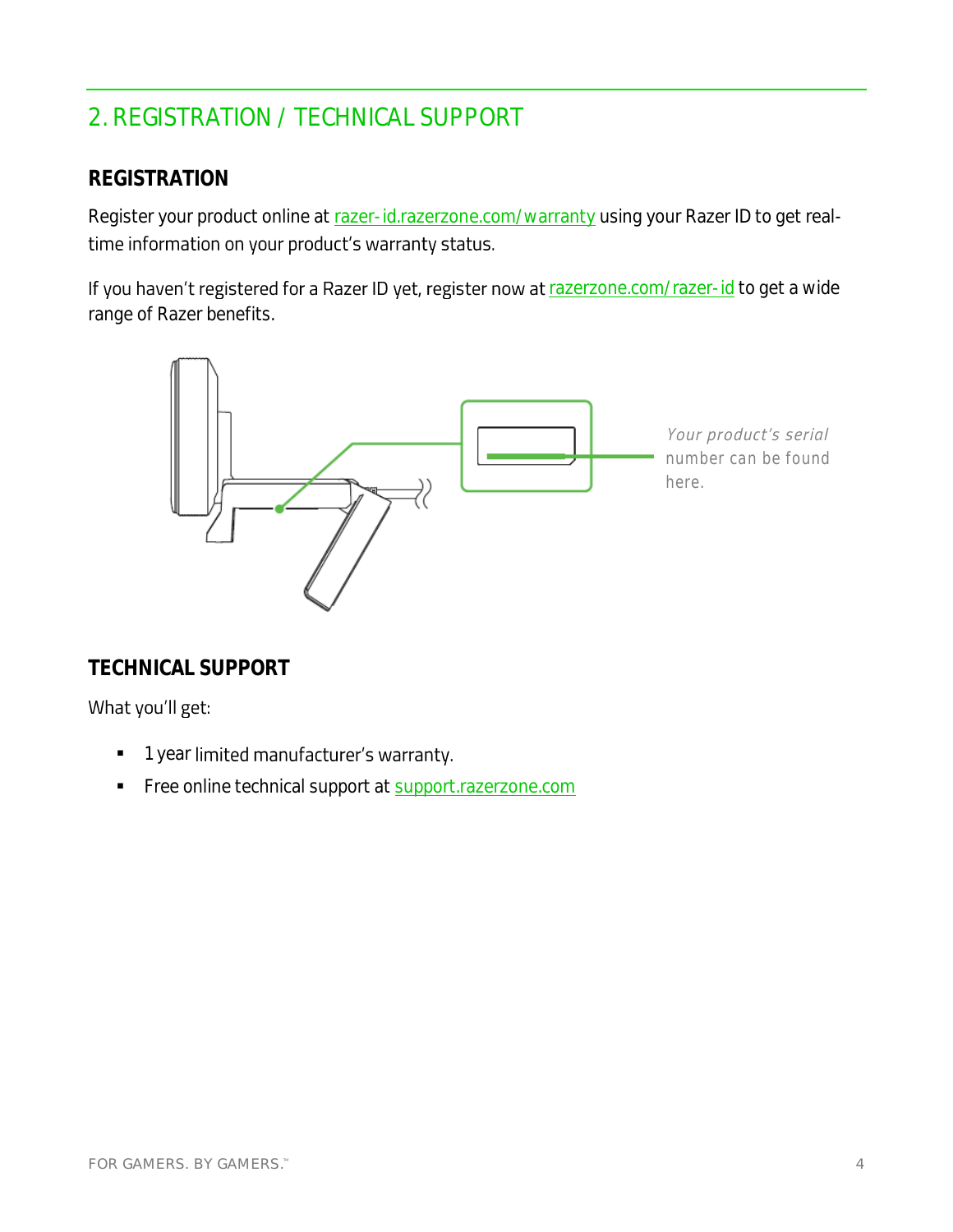## <span id="page-5-0"></span>3. TECHNICAL SPECIFICATIONS

### **TECHNICAL SPECIFICATIONS**

**Camera Specifications**

- Connection type: USB2.0
- **Image resolution: 4 Megapixels**
- Video Resolution: 1080p @ 30FPS / 720p @ 60FPS / 480p @ 30FPS / 360p @ 30FPS
- Video encoding: YUY2/MJPEG or H.264
- Still Image Resolution: 2688x1520
- **Image Quality Settings Customization: Yes**
- Diagonal Field of View (FOV): 81.6 °
- Focus Type: Auto
- Mounting Options: L-shape joint and Tripod (Not included)
- Cable Length: 1.5 meters braided cable

**Ring light specifications**

- **■** Illumination: 12 white LEDs
- Color Temperature: 5600K "daylight"
- **■** LED Diffuser: Milky White
- Buttons: 12 step ring dial
- **•** Brightness: 10 Lux  $@$  1m

**Microphone Specifications**

- Audio Codec: 16bit 48KHz
- Polar patterns: Omnidirectional
- Sensitivity: -38dB

#### **APPROXIMATE SIZE & WEIGHT**

- Diameter: 68.7 mm / 2.70 in
- Height: 50 mm / 1.96 in
- $\blacksquare$  Weight: 170 g / 0.374 lbs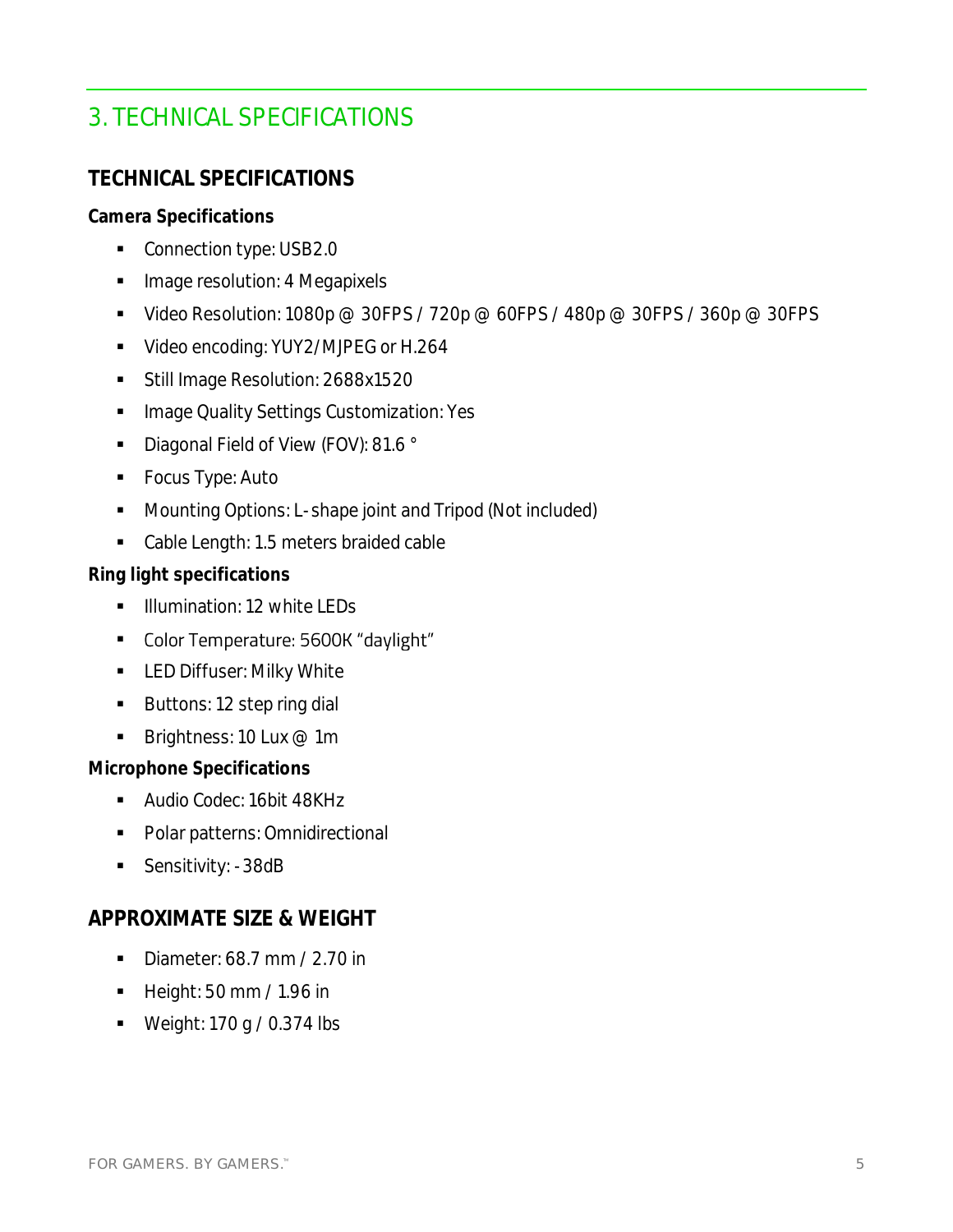# <span id="page-6-0"></span>4. DEVICE LAYOUT







- **A.** LED indicator
- **B.** Full HD 1080p lens
- **C.** Built-in microphone
- **D.** Ring light with LED diffuser
- **E.** Ring light adjustment knob
- **F.** Flexible clip
- **G.** Thread mount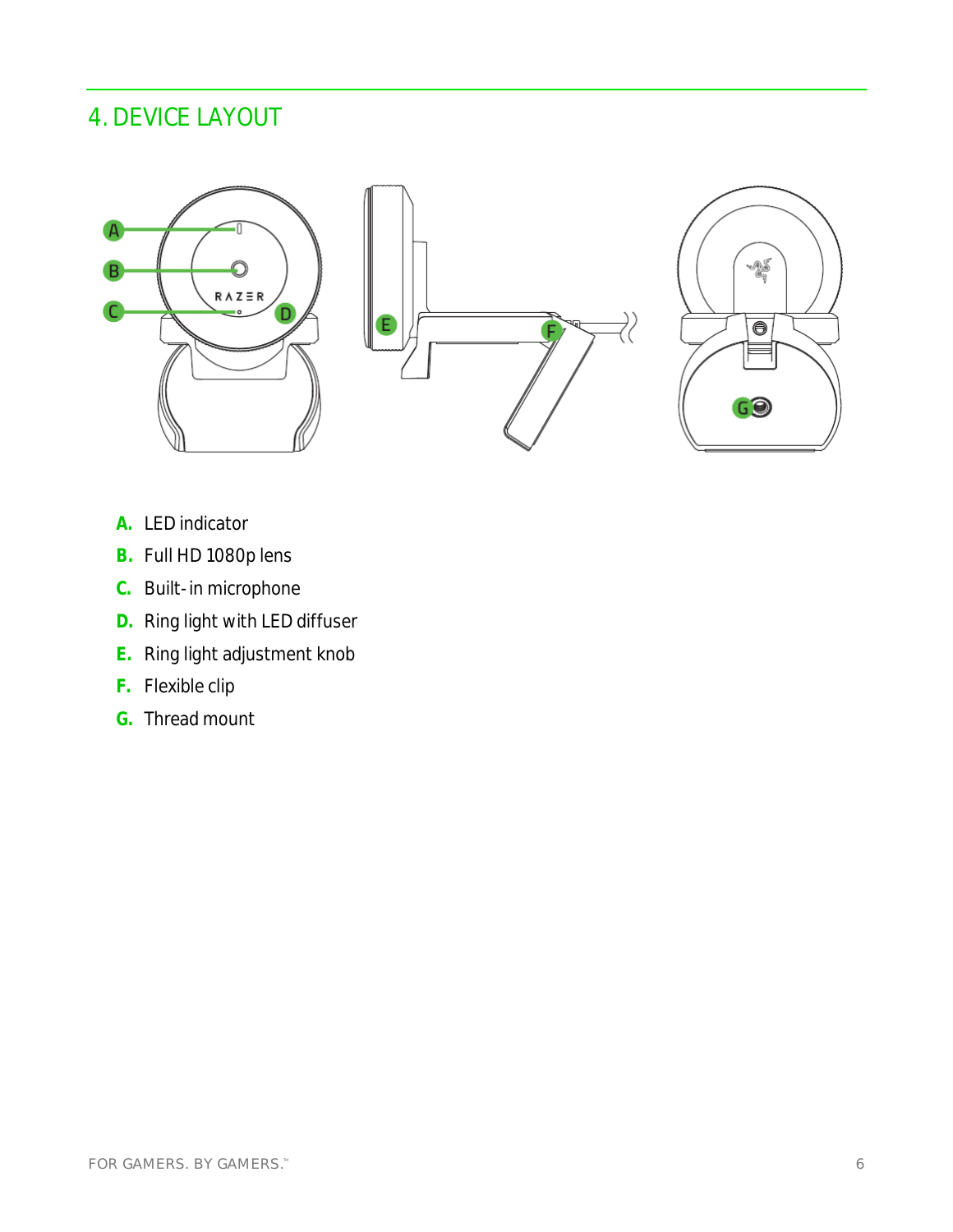### <span id="page-7-0"></span>5. SETTING UP YOUR RAZER KIYO

1. Connect the Razer Kiyo to the USB port of your computer. The LED indicator of your camera will light up, indicating that the device is active.



2. Use the flexible clip to place the Razer Kiyo on top of monitors, TVs, or on almost any surface with ease. You may also attach the Razer Kiyo to a tripod\* using the thread mount under the flexible clip. (\*not included)



Monitors, Laptops, TVs Desks Desks Tripods

*Note: Ensure that your position is free of clutter and moving objects. Move mirrors and other reflective objects that are visible to the camera.*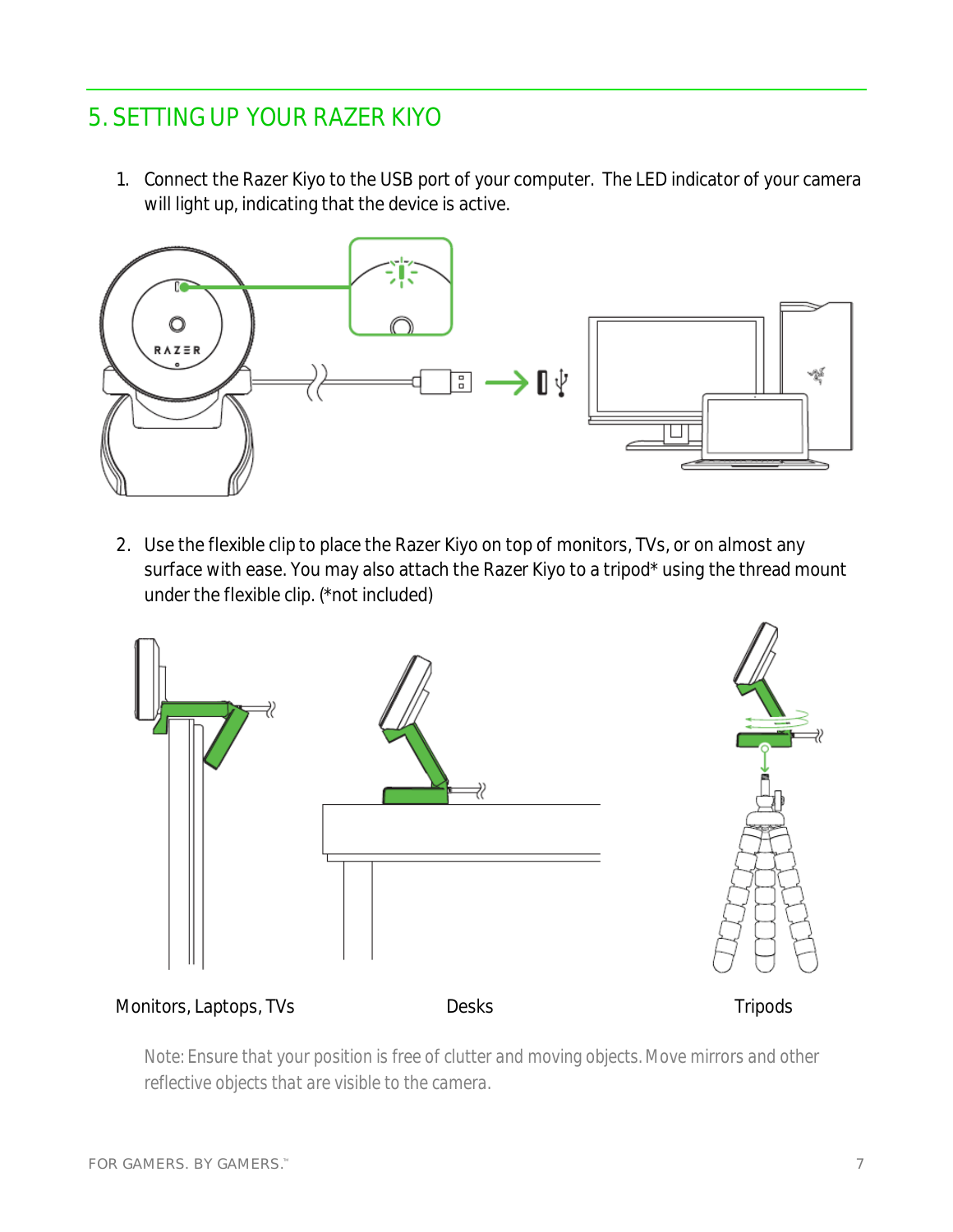3. Position yourself within 50-100 centimeters in front of the Razer Kiyo.

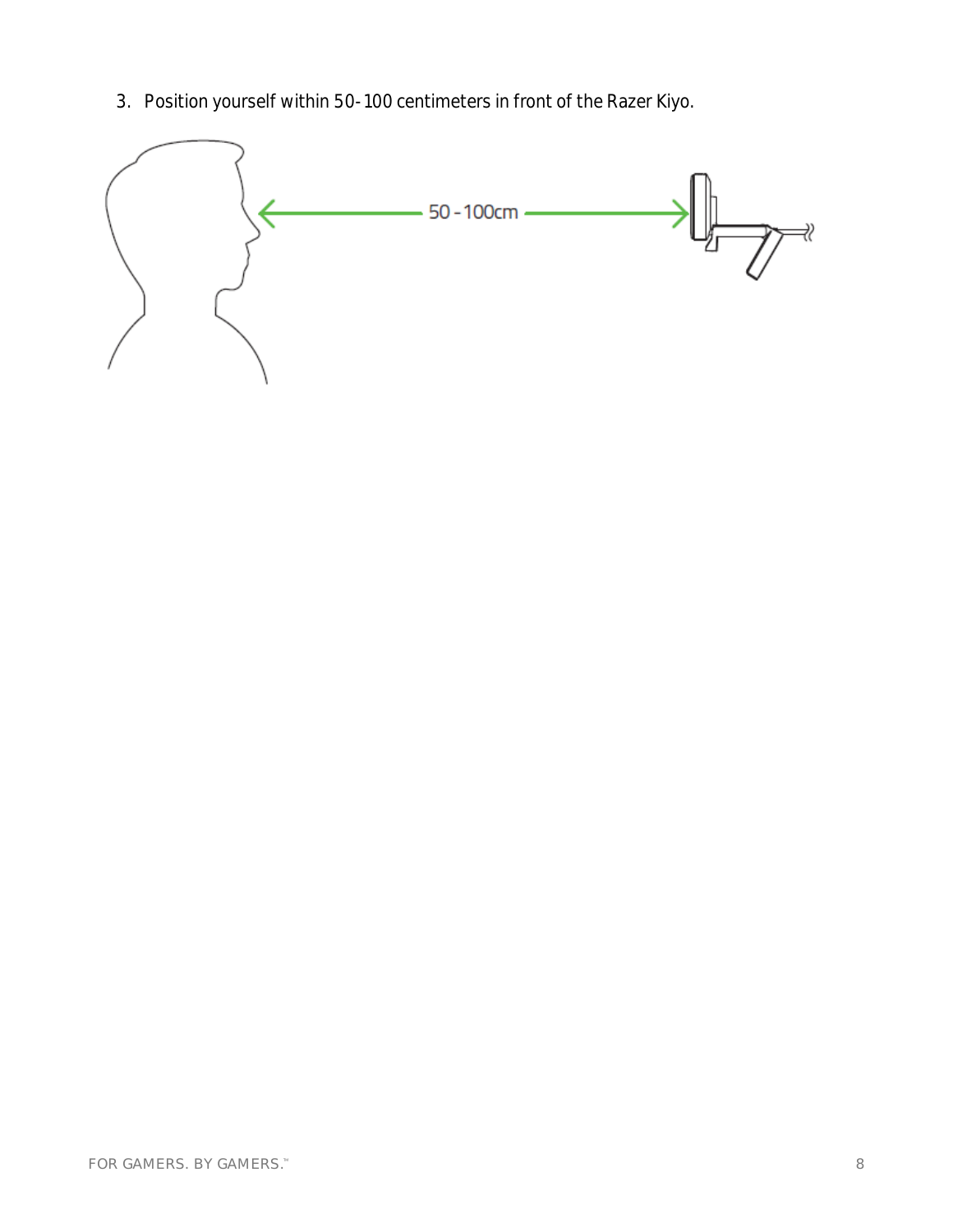## <span id="page-9-0"></span>6. USING YOUR RAZER KIYO

### **DOWNLOADING APPS FOR THE RAZER KIYO**

Visit razerzone.com/razer-kiyo to check out all the camera and third party applications compatible with your Razer Kiyo that enable your camera's various features\*. Simply download and install any supported app and set the Razer Kiyo as its capture device.

*\* Some apps are trial-based and/or may require purchase to use.*

### **ADJUSTING THE RING LIGHT BRIGHTNESS**

The camera's ring light is automatically enabled when you launch a compatible camera or third party broadcasting software with the Razer Kiyo set as its capture device.

You may then rotate the Ring light adjustment knob clockwise or counterclockwise to increase or decrease the brightness of the ring light as needed.

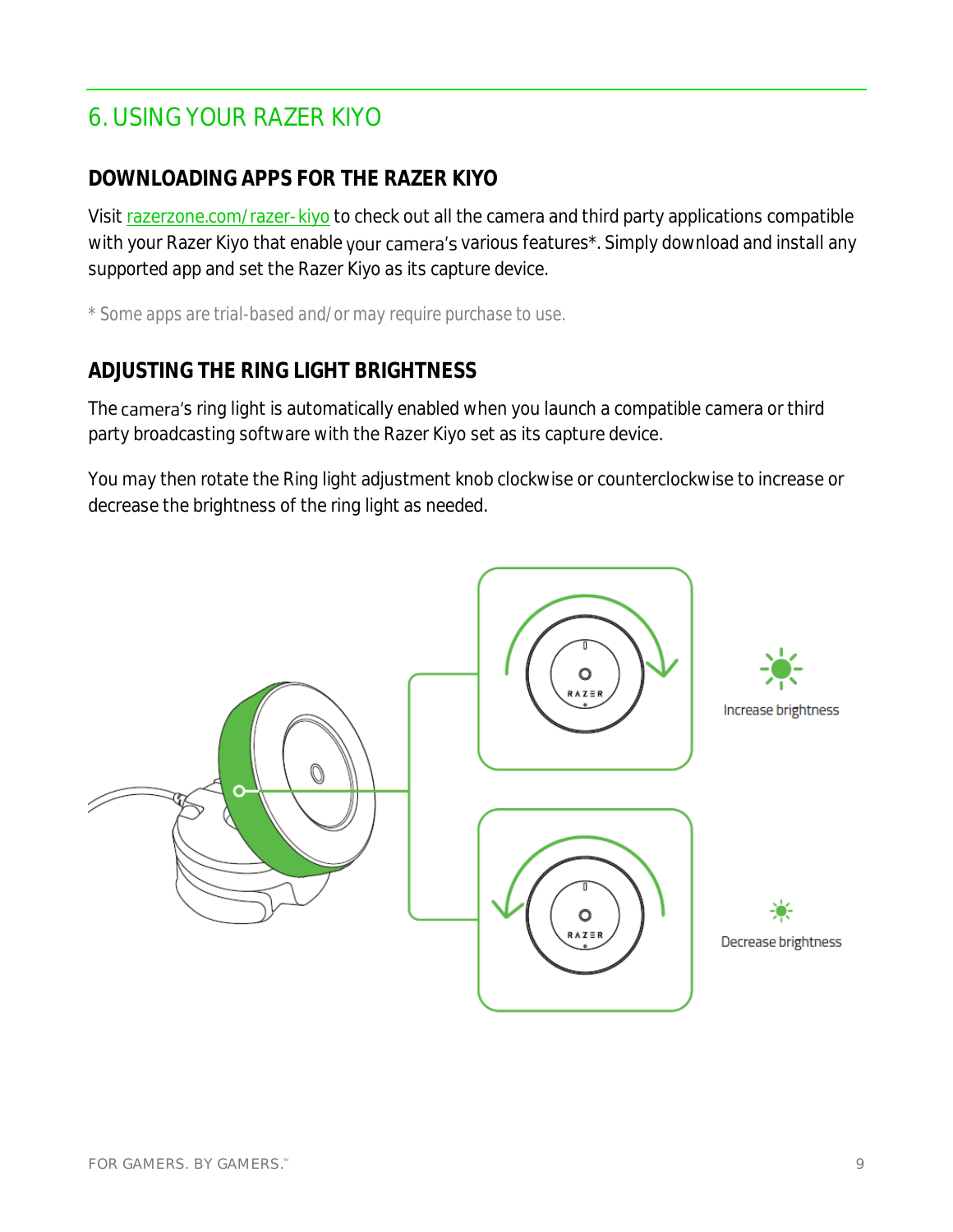# <span id="page-10-0"></span>7. SAFETY AND MAINTENANCE

### **SAFETY GUIDELINES**

In order to achieve maximum safety while using the Razer Kiyo, we suggest that you adopt the following guidelines:

Should you have trouble operating the device properly and troubleshooting does not work, unplug the device and contact the Razer hotline or go to [support.razerzone.com](http://www.razersupport.com/) for support.

Do not take apart the device (doing so will void your warranty) and do not attempt to operate it under abnormal current loads.

Do not use or install the device and its components near water, moisture, solvents, or other wet surfaces, nor expose the device to high temperatures or direct sunlight for an extended period of time.

Keep the device and its components away from liquid, humidity or moisture. Operate the device and its components only within the specific temperature range of 0°C (32°F) to 40°C (104°F). Should the temperature exceed this range, unplug and switch off the device in order to let the temperature stabilize to an optimal level.

#### **MAINTENANCE AND USE**

The Razer Kiyo requires minimum maintenance to keep it in optimum condition. Once a month we recommend you unplug the device from the computer and clean it using a soft cloth or cotton to prevent dirt buildup. Do not use soap or harsh cleaning agents.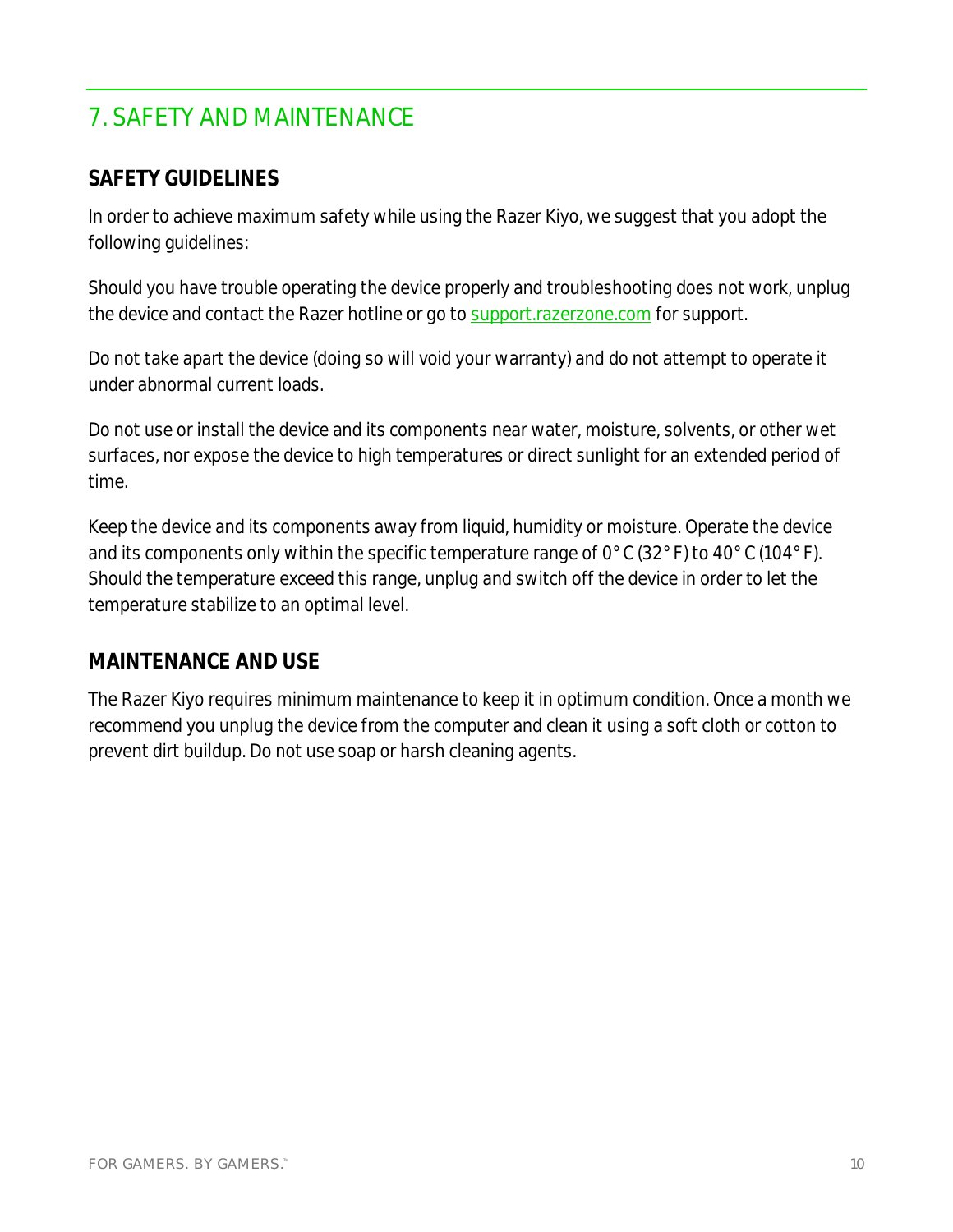## <span id="page-11-0"></span>8. LEGALESE

### **COPYRIGHT AND INTELLECTUAL PROPERTY INFORMATION**

©2017 Razer Inc. All rights reserved. Razer, the triple-headed snake logo, Razer logo, "For Gamers. By Gamers.", and "Powered by Razer Chroma" logo are trademarks or registered trademarks of Razer Inc. and/or affiliated companies in the United States or other countries.

Windows and the Windows logo are trademarks or registered trademarks of the Microsoft group of companies.

XSplit and XSplit Broadcaster are registered trademarks of Splitmedialabs Limited. All other trademarks are registered to their respective owners.

Razer Inc. ("Razer") may have copyright, trademarks, trade secrets, patents, patent applications, or other intellectual property rights (whether registered or unregistered) concerning the product in this guide. Furnishing of this guide does not give you a license to any such copyright, trademark, patent or other intellectual property right. The Razer Kiyo (the "Product") may differ from pictures whether on packaging or otherwise. Razer assumes no responsibility for such differences or for any errors that may appear. Information contained herein is subject to change without notice.

### **LIMITED PRODUCT WARRANTY**

For the latest and current terms of the Limited Product Warranty, please visit [razerzone.com/warranty.](http://www.razerzone.com/warranty)

### **LIMITATION OF LIABILITY**

Razer shall in no event be liable for any lost profits, loss of information or data, special, incidental, indirect, punitive or consequential or incidental damages, arising in any way out of distribution of, sale of, resale of, use of, or inability to use the Product. In no event shall Razer's liability exceed the retail purchase price of the Product.

### **COSTS OF PROCUREMENT**

For the avoidance of doubt, in no event will Razer be liable for any costs of procurement unless it has been advised of the possibility of such damages, and in no case shall Razer be liable for any costs of procurement liability exceeding the retail purchase price of the Product.